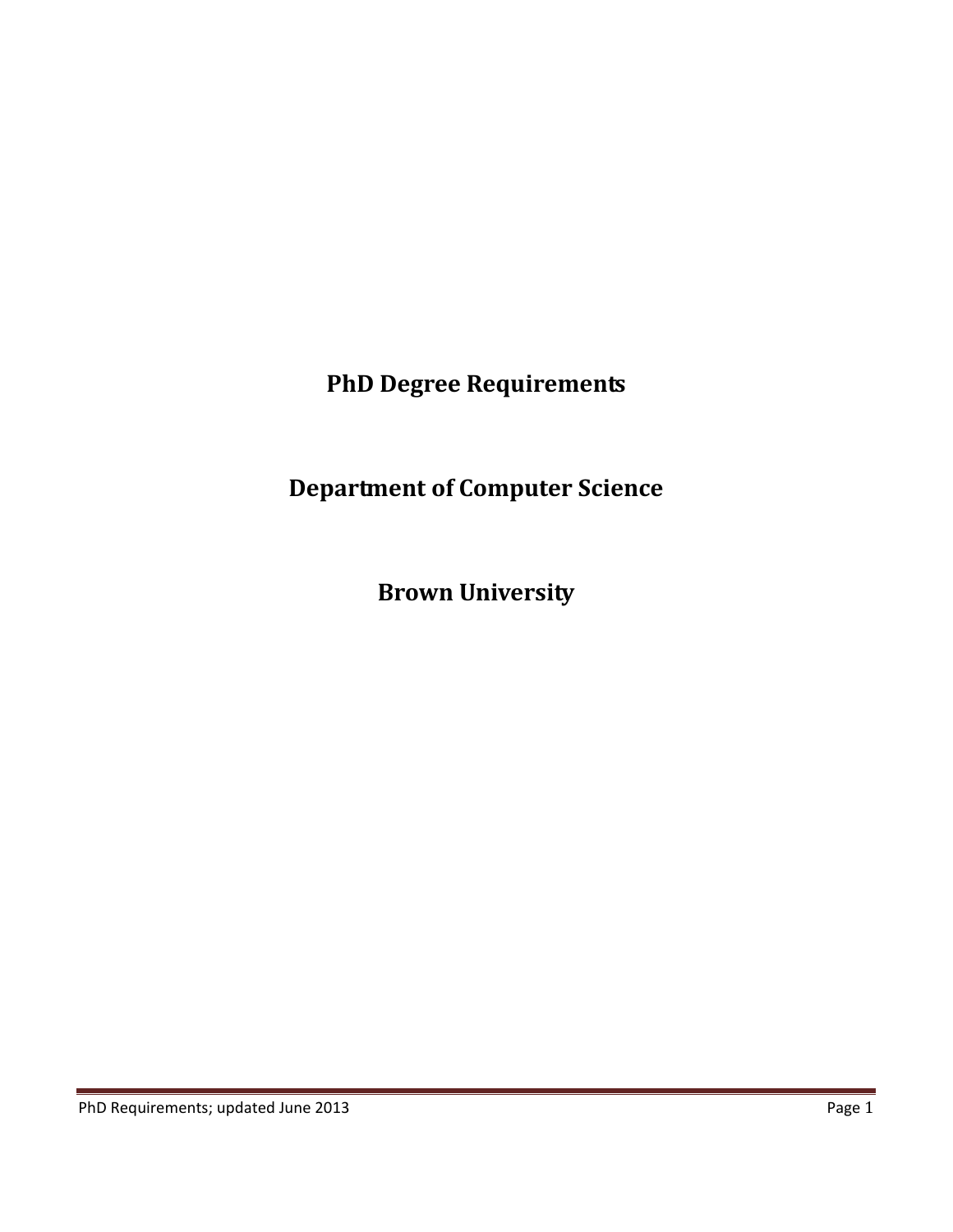# **Missive**

The PhD program has various requirements that establish a baseline for every graduating student. Even an algorithms student must learn to write programs others can read and maintain; even a graphics student must learn to prove algorithms correct. But each should become expert in his or her own field, and any necessary related fields, and developing this expertise will not come from merely satisfying the baseline requirements. Here are some suggestions for planning your graduate education.

One of the best ways to ensure success is to constantly assess your strengths and weaknesses, and attack the weaknesses. While the requirements do this at a minimal level, you should think about your **goals** rather than the requirements. Your weaknesses may be more evident if you're a beginning student whose background is not in computer science: e.g., you may need to become better at programming or at some branches of mathematics. But you should continue this assessment throughout your career.

Even after identifying a weakness, students sometimes mistakenly assume that they should do *no more* than the requirements. Don't make this mistake: If you spot a weakness, address it! If this means taking strictly more than the minimum number of courses, do so. For instance, if you know your programming is weak, take CSCI 0320 even though it doesn't count towards requirements.

Courses in the department are not the only way to prepare for your career. You can also take courses in other departments or at other universities (did you know that Brown participates in an Exchange Scholar Program that lets you enroll in about ten peer institutions, and that you can take individual courses at Harvard?). In addition, contemporary computer science offers many more ways to gain expertise. You might take an on-line course, watch a series of videos, complete a relevant internship, work through an on-line text, or attend a summerschool—or even just organize an old-fashioned study group within the department. Collaborating on a project with a student from another area can also be a wonderful way to expand your horizons. Your annual reporting form gives you room to tell the faculty about such activities, and to check up on yourself. If you find yourself reporting no such activities, you should check whether there are opportunities you're passing up. Talk with your advisor and with others in the department.

Finally, while your advisor has your best interests in mind, remember that there are things you know about yourself that they don't know about you. If you are uncomfortable discussing these with them (especially as a new student), find other mentors within the department. Peer mentors can be especially effective. However, keep in mind that ultimately your advisor is responsible for your progress and funding, so do not make decisions that might affect them (e.g., accepting a summer internship, being away for two months, taking a course, etc.) without consulting them. They might be relying on you for a deadline. They might also have better suggestions! Be in regular contact, and be proactive.

Welcome to Brown. We're happy to have you here, and we look forward to your growth and success!

The Faculty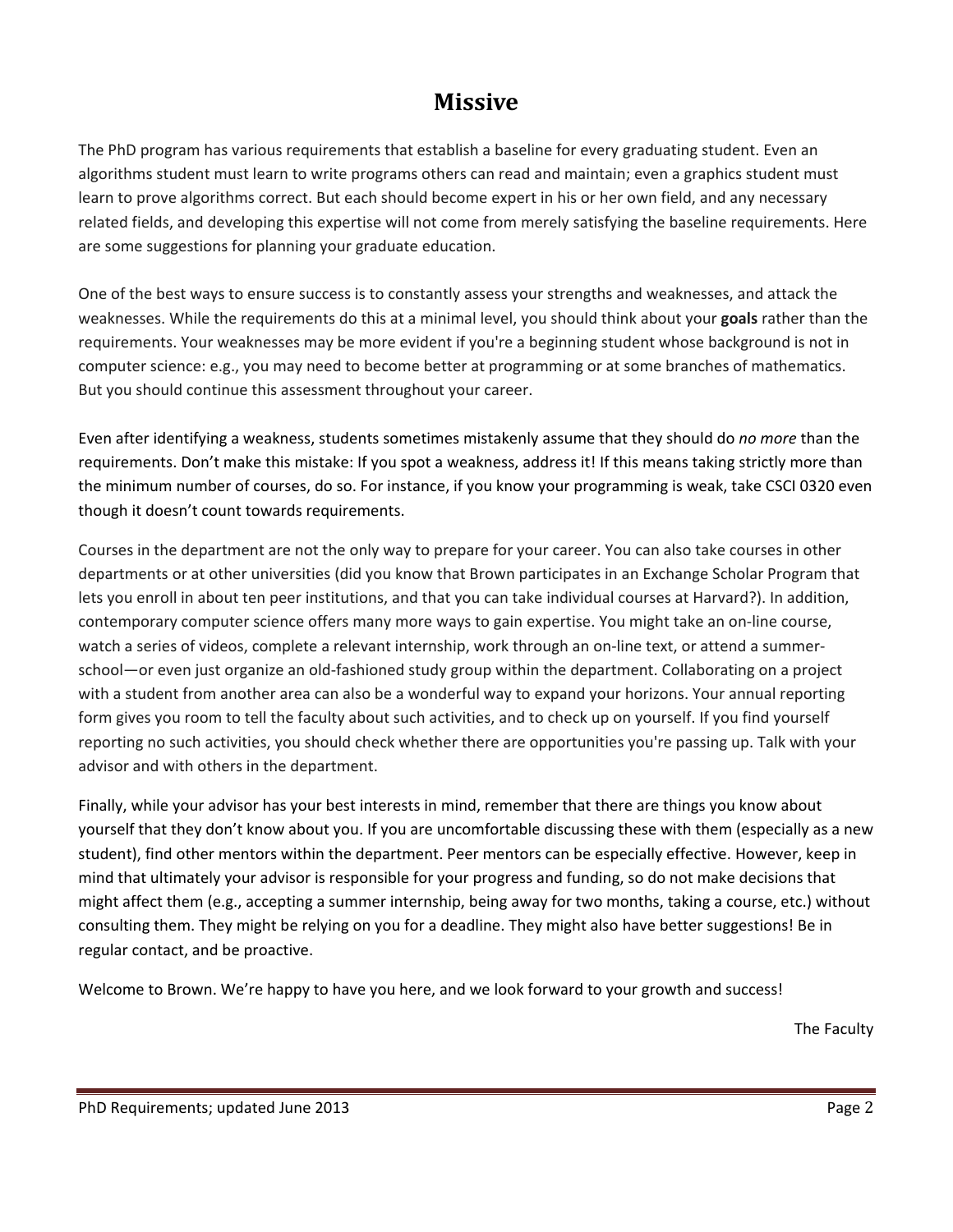# **Requirements**

This document describes the requirements for the PhD degree in computer science at Brown University. Should these requirements change, a student may apply any requirements document since the time of their entry.

## **Summary of Requirements**

To graduate with a PhD a student must attain candidacy, pass the depth exam, and complete a dissertation that embodies the results of original research and gives evidence of high scholarship.

All proposal and defense presentations must include the student's committee and a member of the Graduate Examinations Committee (unless stated otherwise), and are open to any other faculty who wish to attend. The talk is followed by a question-and-answer session (q&a) for all present, then a q&a for only committee and faculty members, and then a discussion between committee and faculty members without the student present. The adequacy of the work will be judged by the committee and the faculty in attendance.

## **1. Advancement to Candidacy**

To become a candidate for the PhD, a student must complete course requirements, a programming requirement, and a research project. These requirements must be completed by the end of the student's second year.

## **Course Requirements:**

The student must earn eight course credits in the first two years, excluding Reading and Research. Of these:

- At least six must be in computer science at the 1000-level or higher. Two of these must be at the 2000-level.
- Up to two courses outside computer science can count towards the eight; both must be approved by both the advisor and the DGS.
- At least four (non-Reading and Research) courses must be completed by June 1 of the first year.
- Courses must cover at least three of the four PhD course areas. For more information about areas, see: [http://www.cs.brown.edu/grad/phd/reqs/course-areas-phd.html.](http://www.cs.brown.edu/grad/phd/reqs/course-areas-phd.html)
- All courses must be completed with a grade of B or better, with at least as many A's as B's.

Non-2000-level courses may no longer offer a "2000-level supplement".

# **Programming Requirement:**

The student must pass a programming exam by the end of the second year. The exam is defined by a subset of assignments in the course CSCI 0190, which is offered every fall. The student must complete this work individually and at high quality. Students are welcome, but not required, to attend CSCI 0190 to prepare for the exam.

# **Teaching Requirement:**

Our doctoral program trains students to become educators as well as researchers, and the successful dissemination of research also depends on teaching ability. Thus, teaching is an integral part of graduate education. All PhD students are therefore required to train as teaching assistants for at least one semester. This requirement can be waived with approval of the DGS.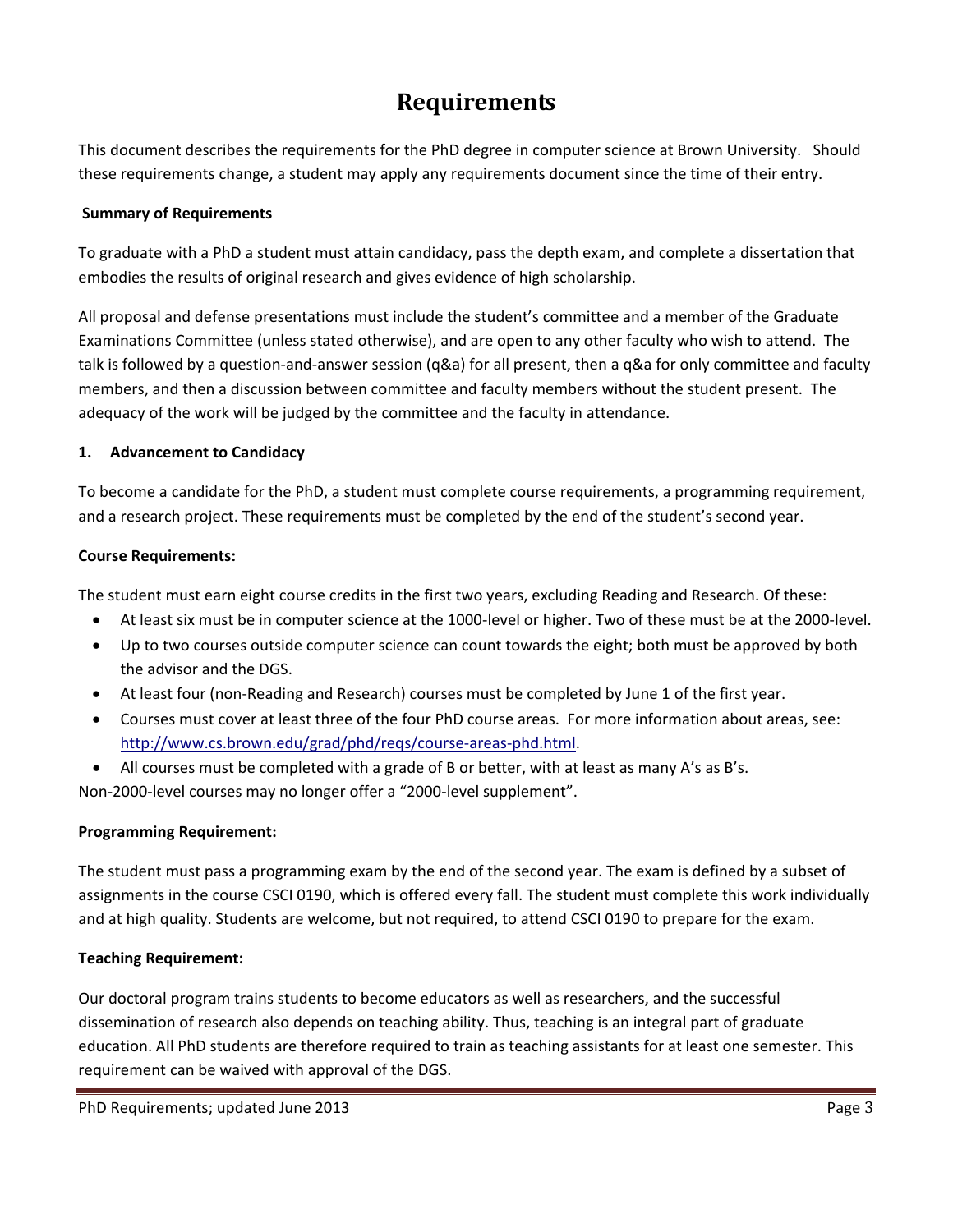# **Research "Comps" Requirement:**

The student must successfully complete a research project that demonstrates the ability to conduct independent, quality research. This requirement has several steps:

- By March 15<sup>th</sup> of the first year, the student must select an advisor and two additional research committee members. The advisor must approve the choice of the two committee members.
- By April 21<sup>st</sup> of the first year, the student must propose. The proposal consists of a 1-3 page document and a 10-minute presentation (which does not require a member of the Graduate Examinations Committee present). The student's proposal document must be submitted to the department one week before the date of the proposal. The committee may pass or fail the student, or defer decision. A deferral must be accompanied by clear criteria for improvement, and a revised deadline. A student who fails or has the decision deferred must pass the second time.
- In fall of the second year, the student must present their progress in acceptable form to the committee.
- By March  $15<sup>th</sup>$  of the second year, the student must defend their project. The project consists of a written report that is roughly equivalent to a conference submission, as judged by the committee and other interested faculty. The defense is a 20-minute presentation. At least one week prior to the presentation, the student must submit the written report—after the advisor has approved it—to the department. If the student does not pass, they may be invited to defend again no later than May 15<sup>th</sup>. The student must pass the second time.
- Students must complete the University's program on ethics and responsible research conduct (called BEARCORE) by the end of their second year.

Students entering with Master's-level research experience are encouraged to accelerate the research comps schedule. They should present the results of this previous research to their advisor and committee members by December 1<sup>st</sup> of their first year. If the committee does not find the previous research adequate, the student must follow the regular research project exam procedure. Regulations on scheduling are on-line at [http://www.cs.brown.edu/grad/phd/reqs/Advancement\\_to\\_Candidacy\\_Contract.pdf.](http://www.cs.brown.edu/grad/phd/reqs/Advancement_to_Candidacy_Contract.pdf)

### **2. Demonstration of Depth**

A student can satisfy the depth requirement through an exam or coursework.

The coursework option requires two related, non-Reading and Research 2000-level courses. The courses must be in computer science or, if in other disciplines, must be approved by the advisor and the Director of Graduate Study (or one other faculty member, in case those two are the same). These courses can count for candidacy.

The exam option consists of a reading list that is approved by the curriculum committee and provided to the student during the second year of study (or earlier). The exam is administered by a committee of three faculty members. Students will be given three questions, each expected to take about one week to answer. The student should schedule an oral defense of the written answers, to be conducted within two weeks of turning in the answers. The oral defense should last no longer than two hours.